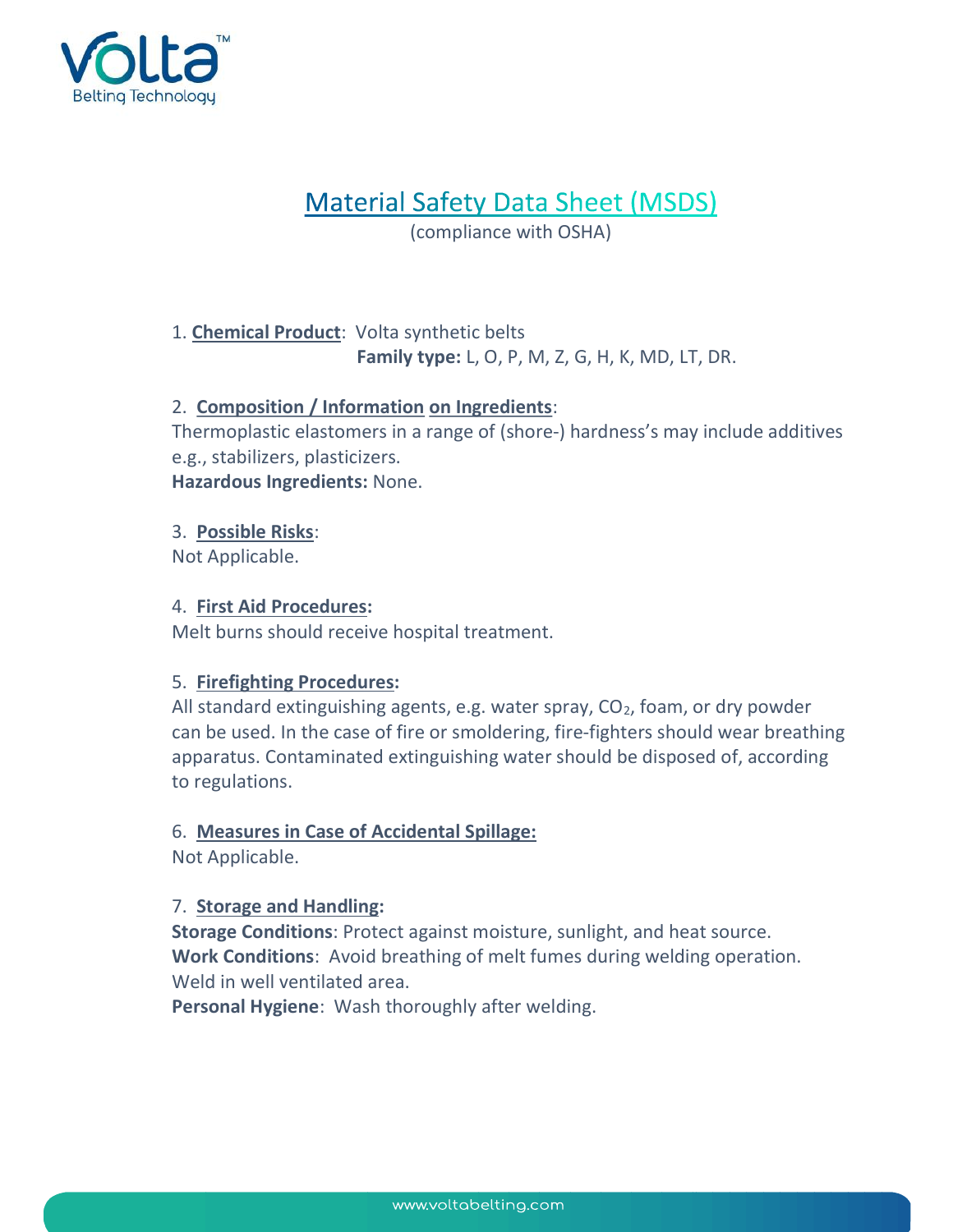

#### 8. Exposure Controls and Personal Protective Equipment:

Acute Effects of Exposure: Material is a non-reactive solid. Chronic Effects of Exposure: Not known.

Limits of Exposure: During welding, certain belt families, where a decomposition is suspected, MDI (Diphenylmethane Diisocyanate) could be liberated in small amounts.

OSHA PEL for MDI is 0.02 ppm (which is ceiling value not to be exceeded). ACGIH TLV for MDI is 0.005 ppm.

# Personal Protective Equipment:

Eye Protection - Wear goggles when welding.

Skin Protection - As necessary to prevent contact under hot melt condition. **Respiratory Protection** - Avoid breathing fumes. The welding area should be well ventilated.

#### 9. Physical and Chemical Properties:

```
Shape: Solid Conveyer Belt. 
Colour: According to Belt Family. 
Odour: None. 
Melt Temperature: Above 120 °C
Specific Gravity: \approx 1.2
Flash Point: > 200 °C
Ignition Temperature: >400 °C
Solubility in Water: Insoluble.
```
#### 10. Stability and Reactivity:

# Thermal Decomposition: at  $230^{\circ}$ C.

Hazardous decomposition can occur in case of fire, smouldering or overheating during welding: The released toxic gases have not been fully determined. They consist mainly of CO and  $CO<sub>2</sub>$  and may include one or more of the following: nitric oxides, amines, nitriles, hydrocarbons, isocyanates, hydrogen cyanide, aldehydes.

Hazardous Reactions: None.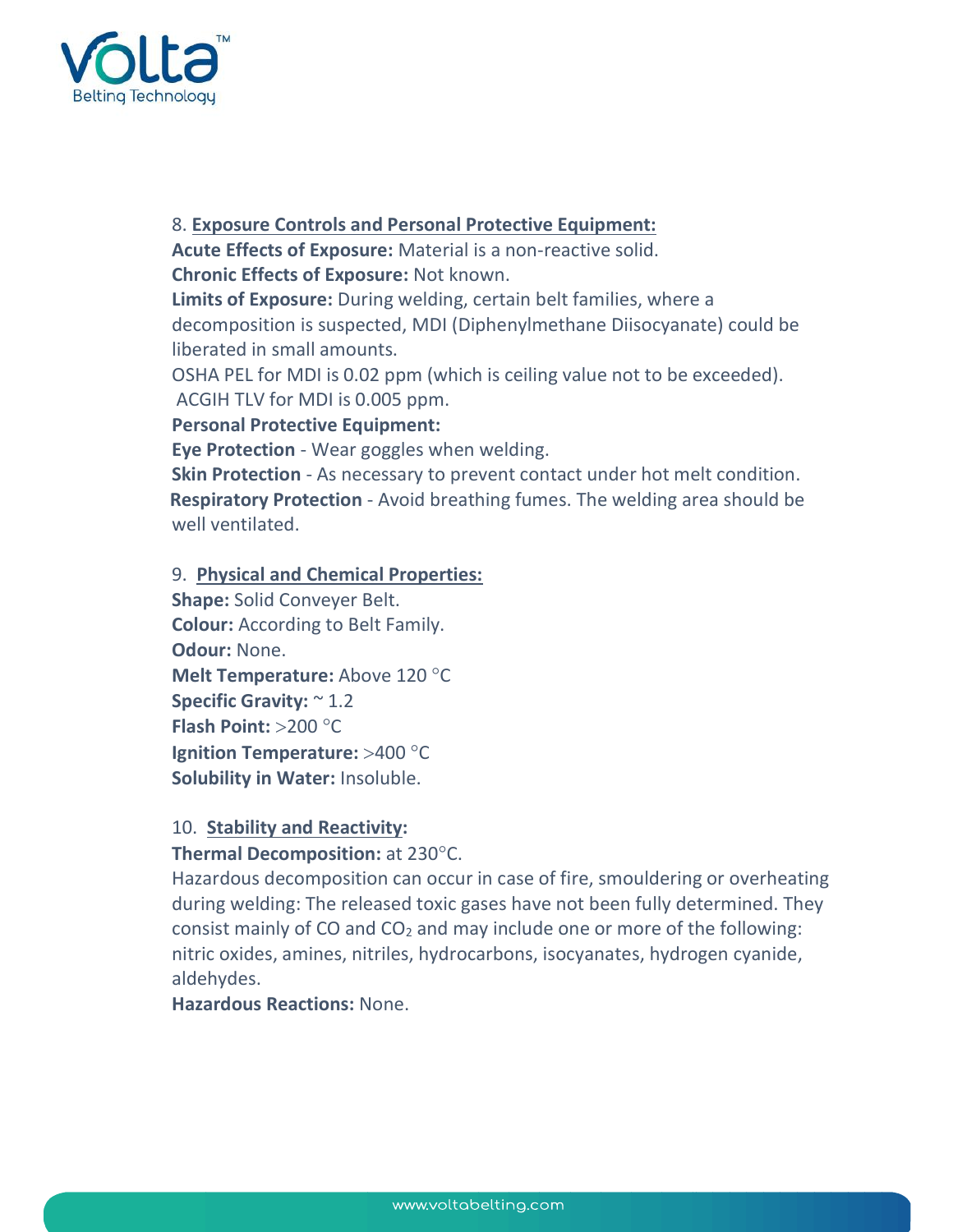

11. Toxicological Information: When welding the belt, slight quantities of toxic fumes may evolve. Generation of fumes increases, if the recommended processing temperature is exceeded.

Higher concentrations can cause breathing difficulty. Sensitisation may occur. MDI could be liberated in small amounts; adequate ventilation should be used to maintain the limit values permitted under 0.005 ppm.

#### 12. Ecological Information:

In general, not hazardous to water.

# 13. Disposal Considerations:

Material may be incinerated or landfilled in compliance with federal and local environmental control regulation Disposal Code No.: for unused product: 57110 (Germany).

#### 14. Transport Information:

Classified as non-dangerous goods, in accordance with transport regulations.

# 15. Regulatory Information:

OSHA STATUS - This product is not hazardous under the OSHA Hazard Communication Standard (29 CFR 1910.1200 ). However, fumes from thermal processing may be hazardous as noted in section 8.

# SARA TITEL III - Section 302 EXTREMELY HAZARDOUS SUBSTANCES – None.

- Section 311/312 HAZARD CATEGORIES Non hazardous under section 311/312.
	- Section 313 TOXIC CHEMICALS None.
- EU Directive No identification according to the 4<sup>th</sup> amendment of the regulation concerning dangerous substances (October 26, 1993).
- Technical Regulations for Dangerous Products 900: Limit value for MDI in air: 0,005 ppm  $(0,05 \text{ mg/m}^3)$ .
	- Technical Regulations for Dangerous Products 500: Appendix 3 as classifies gaseous MDI TLV- list category IIIB. Provided the recommended processing conditions are observed, the limits will not be exceeded.